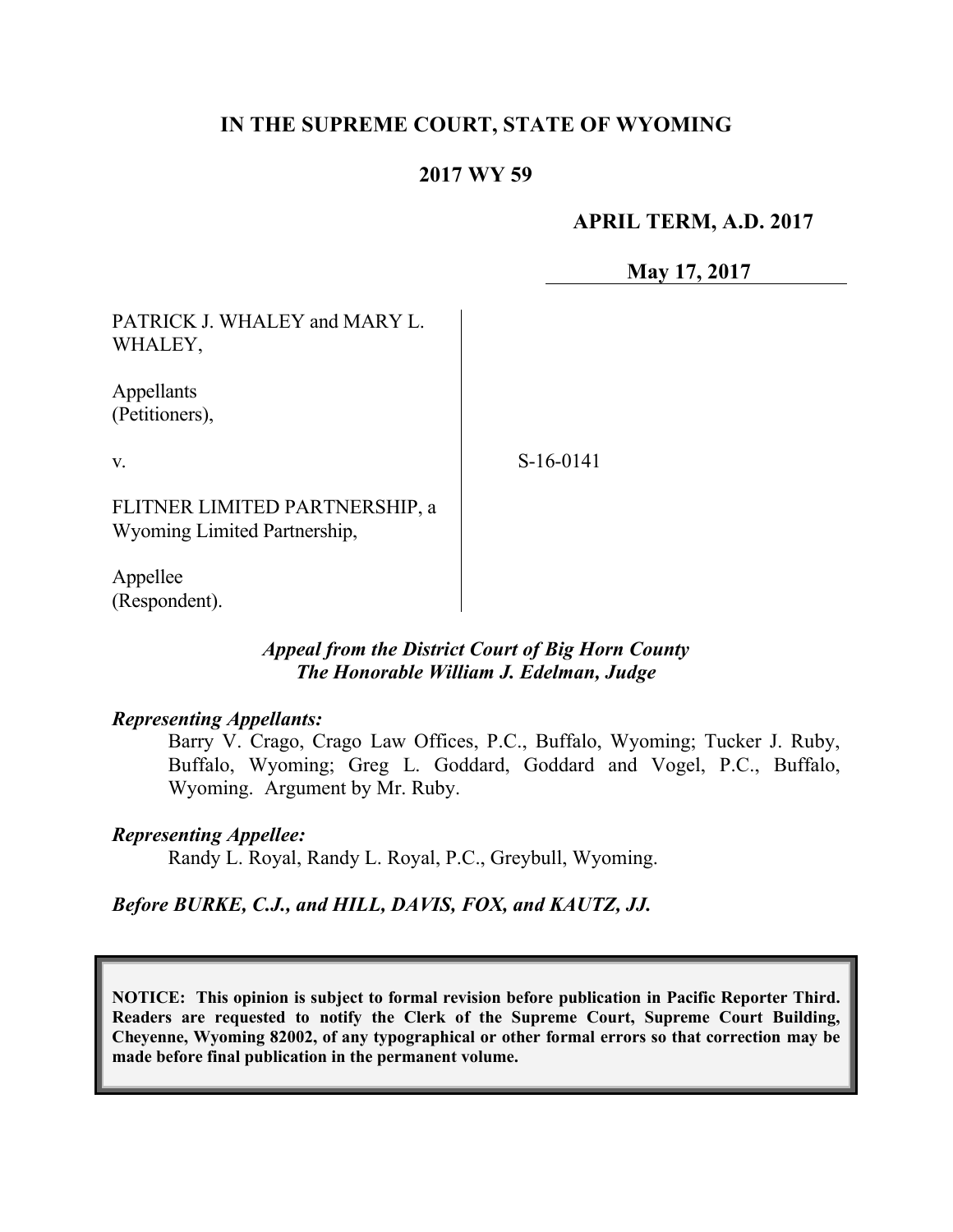#### **FOX, Justice.**

[¶1] Patrick and Mary Whaley (the Whaleys) sought the establishment of a private road along the upper portion of Black Mountain Road in Big Horn County. The Big Horn County Board of County Commissioners (the Board) established a private road along the lower portion of Black Mountain Road, a route which the Whaleys contend was procedurally barred and is illogical, unproductive, and uneconomic. The Whaleys appeal and we affirm.

#### *ISSUES*

[¶2] We rephrase the issues as follows:

1. Were the viewers and appraisers authorized to consider an alternate route that was not located on land owned by parties originally identified by the Whaleys in their petition for a private road?

2. Was the establishment of Lower Black Mountain Road as a private road supported by substantial evidence?

## *FACTS*

[¶3] The Whaleys own property east of Shell in Big Horn County, Wyoming. Their property has been in the Whaley family since it was homesteaded, over 100 years ago, and the Whaleys acquired it in 1988. The Whaley property is surrounded on all sides by private land and has no legally enforceable outlet to a public road. Black Mountain Road has historically been used to access the Whaleys' and other landowners' property in the area. All travel on Black Mountain Road is by permission of the various landowners along the road, but the landowners do not have legally enforceable access to their property. The Whaleys and their family used both the upper and lower portions of Black Mountain Road until the fall of 2009, when Flitner Limited Partnership locked a gate on the upper portion of the road, closing off access along the upper route to the Whaleys' property.

[¶4] Black Mountain Road begins at Forest Service Road 17, heads south and west and  $d$ <sub>own</sub> in elevation, until it connects with BLM Road  $1115<sup>1</sup>$  on the west. For the purposes of this litigation, the road can be divided into two parts: the eastern portion of the road, leading from Forest Service Road 17 west to the Whaleys' property (Upper Black Mountain Road), and the western portion, which heads east from BLM Road 1115 to the Whaleys' property (Lower Black Mountain Road).

<sup>&</sup>lt;sup>1</sup> While the parties, the viewers and appraiser, and the Board all refer to this road as BLM Road 115, the maps label it as Road 1115. In this opinion, we refer to the road as BLM Road 1115 or Road 1115.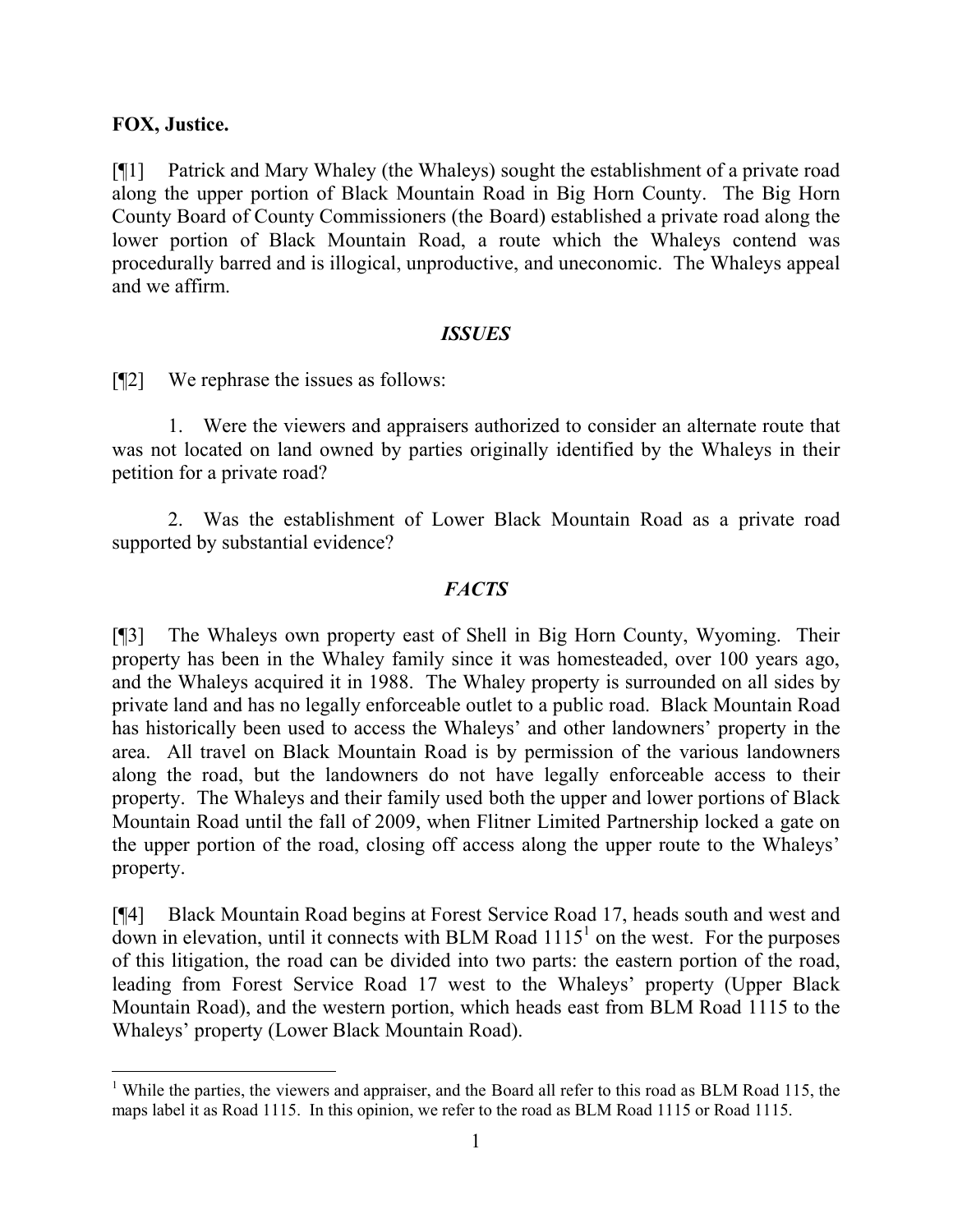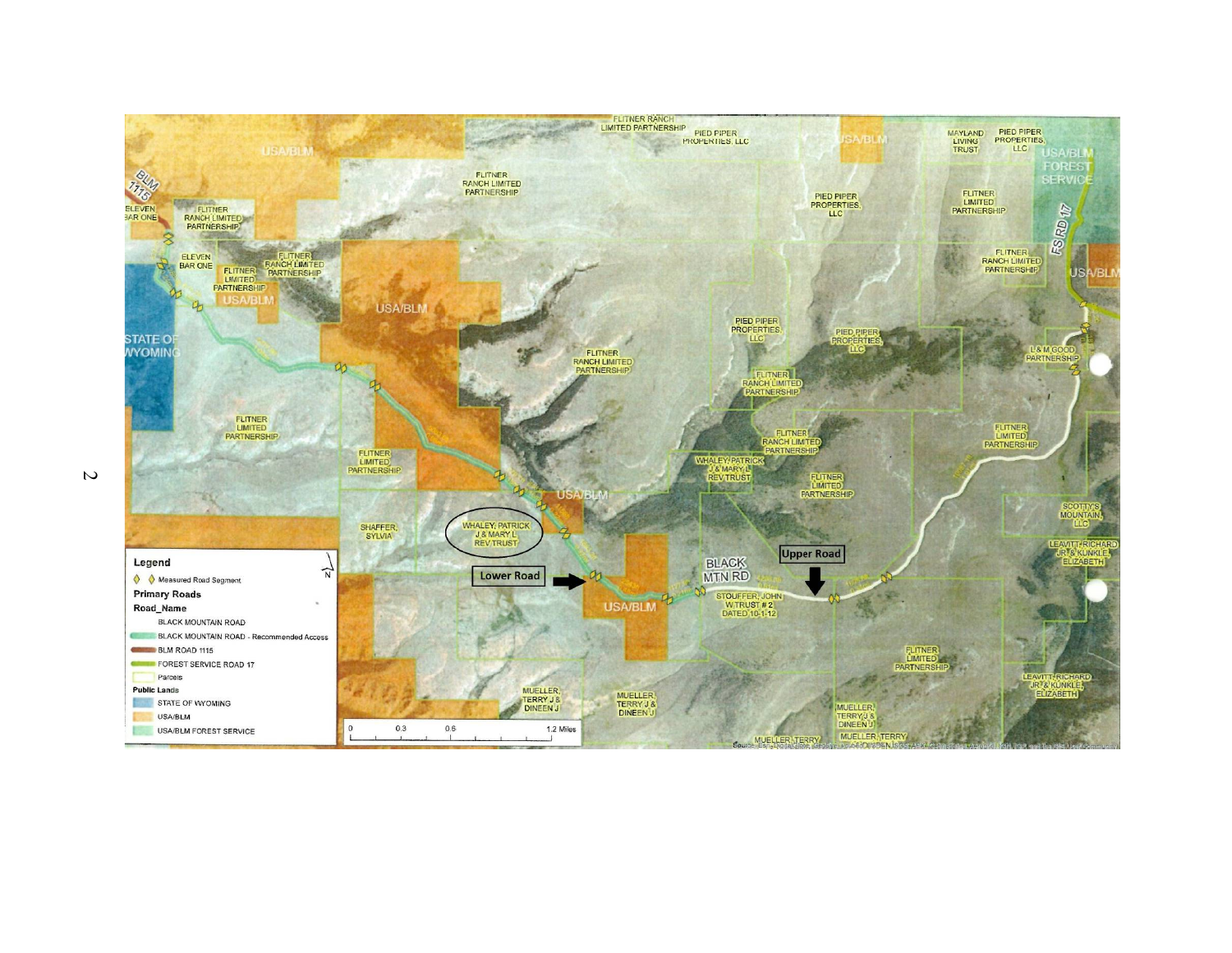[¶5] The two portions of the road differ significantly. Lower Black Mountain Road has not been maintained and is rugged, eroded, steep, and difficult to travel. Access via Lower Black Mountain Road begins in the spring and lasts later into the fall. By contrast, Upper Black Mountain Road is smoother, without big drop-offs, and has been maintained by logging operations on various landowners' properties and by the Flitners. Upper Black Mountain Road, however, opens much later in the summer, sometimes not until mid-July, and closes earlier in the fall.

[¶6] On April 7, 2011, the Whaleys applied for private road access to their property along Upper Black Mountain Road, through property owned by Flitner Limited Partnership, North Woods Capital Partnership, LP (North Woods), and L & M Good Partnership. After a hearing, the Board concluded that the Whaleys "did not act in good faith" because they failed to explore "the possibility of the establishment of a private road on the westerly or lower portion of the Black Mountain Road[.]" The Whaleys appealed and the district court reversed the Board's decision, finding it was not supported by substantial evidence; the Whaleys "do not have legally enforceable access to their property; and they brought their application for a private road in good faith, with a request for a route that is reasonable and convenient." The district court remanded the case to the Board, directing it to proceed with the application and to appoint viewers and appraisers pursuant to Wyo. Stat. Ann. § 24-9-101(h) (LexisNexis 2011).

[¶7] The viewers and appraisers determined that Eleven Bar One might be affected by an alternate route, in addition to the property owners already notified, and directed the Big Horn County Clerk to provide notice to Eleven Bar One prior to their site visit. That notice was provided on July 11, 2014. On August 13, 2014, the viewers and appraisers conducted an on-site inspection and then submitted their report to the Board. The viewers and appraisers recommended

> using the lower road designated Black Mountain Road. This road has been used in the past and is presently used by the affected parties and other property owners to access their lands.

> With the understanding that an easement be granted to the Flitner[s] for unrestricted access across the Whaley property; the Flitner[s], in return, must grant an easement to the Whaley[s] that they can cross their lands.

> These easements pertain to that section of existing road beginning at the east end of BLM road [1115], which is a public road and terminating at the east boundary of the Whaley property.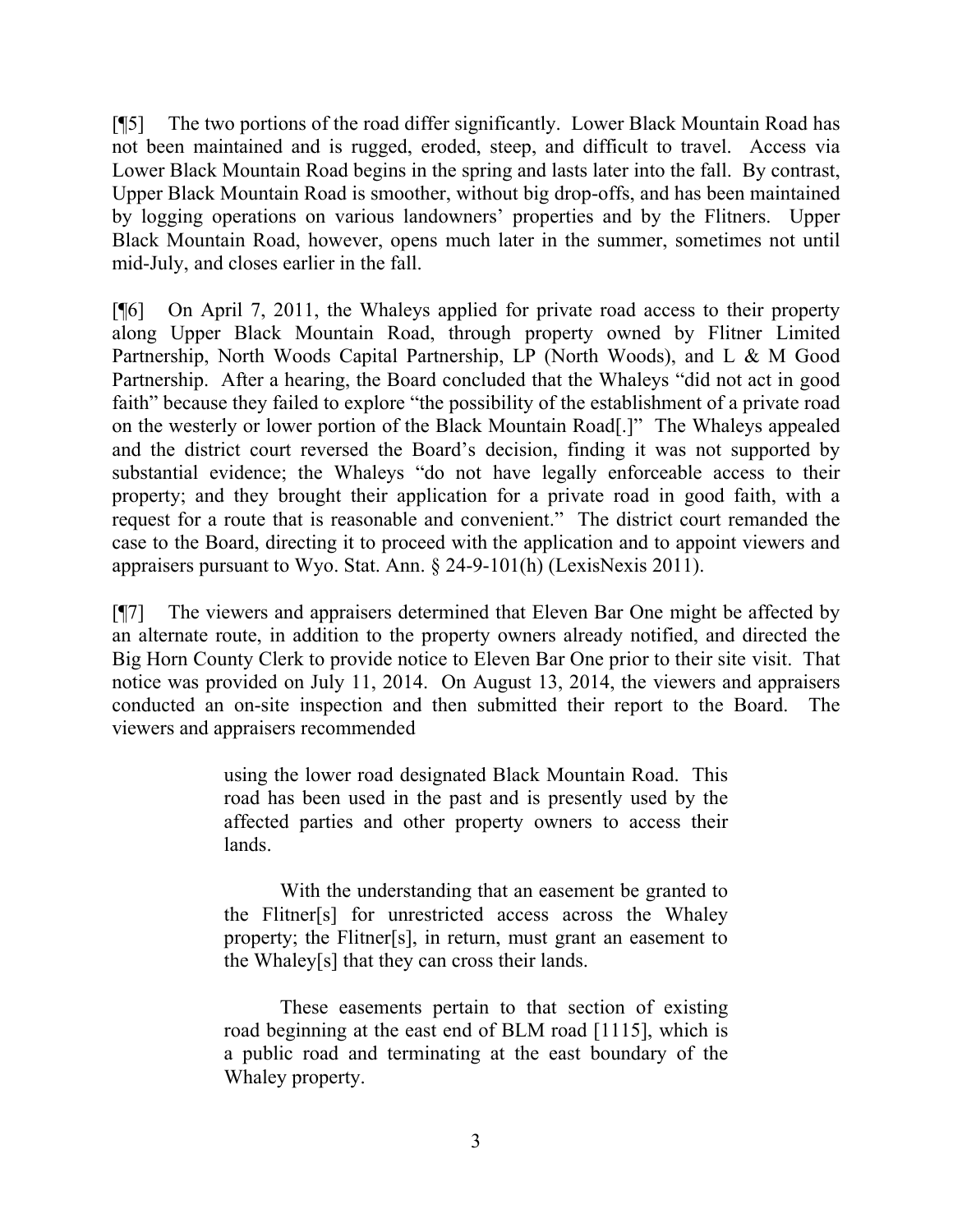The Board issued its findings accepting the viewers' and the appraisers' recommendation and ordering that a private road be established on Lower Black Mountain Road from BLM Road 1115 through Eleven Bar One, Flitner Limited Partnership, and Flitner Ranch Limited Partnership properties, and through the Whaleys' property to its border with the John W. Stouffer Trust #2 (North Woods) property. The Board also determined that no damages should be awarded to the property owners and required the Whaleys to supply a legal description of a thirty-foot-wide private road along the Lower Black Mountain Road route. Finally, the Board ordered that the "Affected Parties herein, namely Eleven Bar One, Flitner Limited Partnership, Flitner Ranch Limited Partnership, and the John W. Stouffer Trust #2 [North Woods], their successors and assigns, shall be granted an easement to use the private road . . . as a condition of the establishment" of the road.

[¶8] The Whaleys sought review in the district court. After a hearing, the district court issued its order affirming the portion of the Board's order establishing a private road along Lower Black Mountain Road, but reversing the Board's grant of easements over the newly established road. The Whaleys appealed.

## *STANDARD OF REVIEW*

[¶9] Review of the Board's decision regarding an application for a private road under Wyo. Stat. Ann. § 24-9-101 is subject to the Wyoming Administrative Procedures Act. We are in the same position as the district court, and our review is governed by Wyo. Stat. Ann. § 16-3-114(c). *In re Private Rd. ex rel. Cross*, 2013 WY 79, ¶ 8, 304 P.3d 932, 934 (Wyo. 2013); *Mayland v. Flitner*, 2001 WY 69, ¶ 10, 28 P.3d 838, 843 (Wyo. 2001). Section 16-3-114(c) requires us to review the entire record and:

> (ii) Hold unlawful and set aside agency action, findings and conclusions found to be:

> (A) Arbitrary, capricious, an abuse of discretion or otherwise not in accordance with law;

> (C) In excess of statutory jurisdiction, authority or limitations or lacking statutory right;

> . . . or (E) Unsupported by substantial evidence in a case reviewed on the record of an agency hearing provided by statute.

Wyo. Stat. Ann. § 16-3-114(c) (LexisNexis 2015).

. . . .

[¶10] Questions of law are reviewed de novo. *Voss v. Albany Cty. Comm'rs*, 2003 WY 94, ¶¶ 9-10, 74 P.3d 714, 718-19 (Wyo. 2003) (*Voss I*). In reviewing factual issues, we determine if substantial evidence in the record supports the agency's decision. *Mayland*,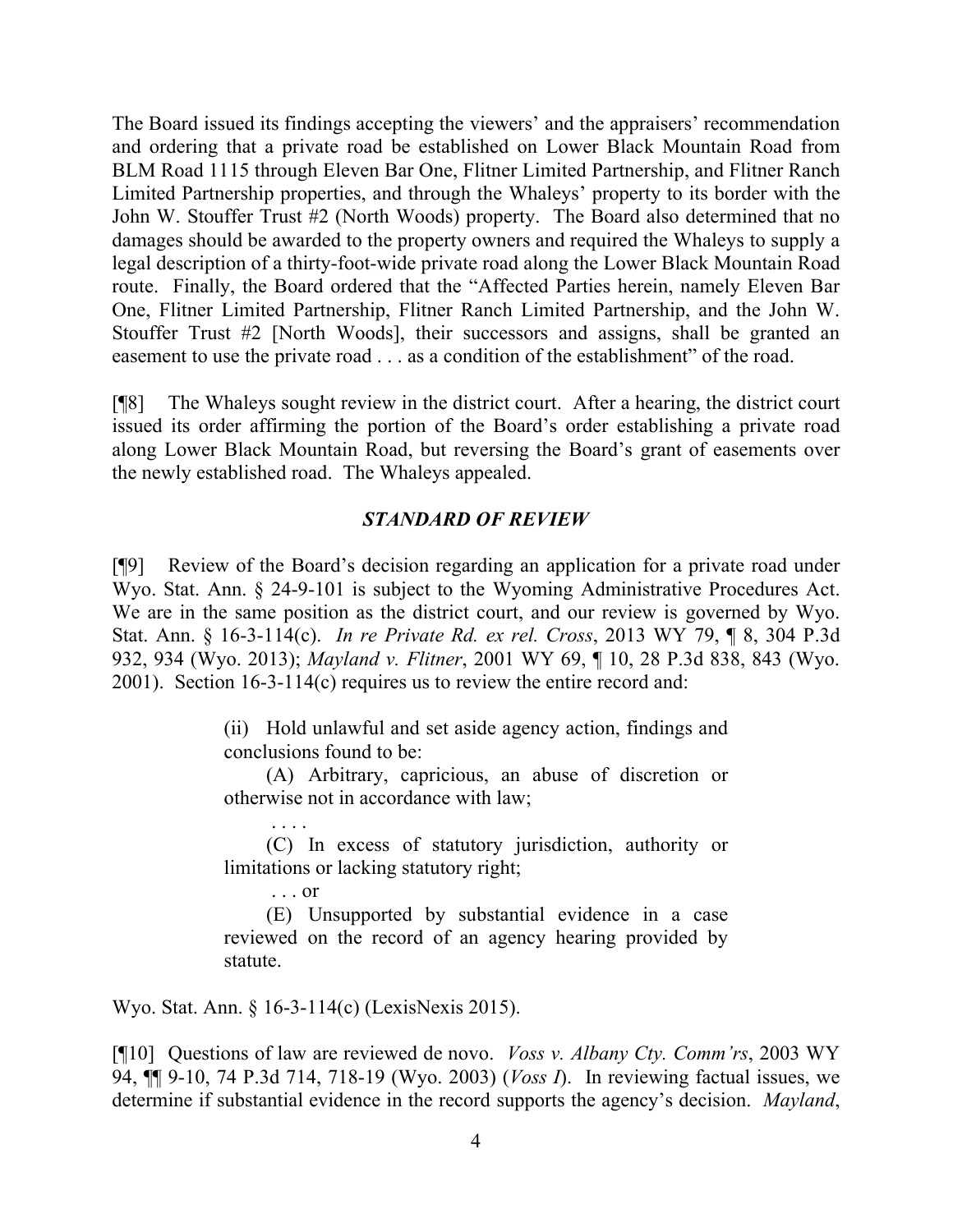2001 WY 69, ¶ 10, 28 P.3d at 843. Substantial evidence is "relevant evidence which a reasonable mind might accept in support of the conclusions of the agency." *McTiernan v. Scott*, 2001 WY 87, ¶ 11, 31 P.3d 749, 754 (Wyo. 2001); *see also Reidy v. Stratton Sheep Co.*, 2006 WY 69, ¶ 7, 135 P.3d 598, 603 (Wyo. 2006).

#### *DISCUSSION*

## *I. Were the viewers and appraisers authorized to consider an alternate route that was not located on land owned by parties originally identified by the Whaleys in their petition for a private road?*

[¶11] The private road statutes are the sole remedy for landlocked landowners to obtain access to their property. *Reidy*, 2006 WY 69, ¶ 10, 135 P.3d at 603. We apply the 2011 version of the Wyoming private road statutes, Wyo. Stat. Ann. §§ 24-9-101 through 24-9- 104 (LexisNexis 2011), as the Whaleys brought their initial application in 2011. *See Mullinax Concrete Serv. Co. v. Zowada*, 2012 WY 55, ¶ 11, 275 P.3d 474, 477 (Wyo. 2012) (determining that an amended statute for private road establishment does not apply retroactively).

[¶12] Sections 24-9-101 through 24-9-104 allow landowners who have "no outlet to, nor connection with a public road" to apply for a private road leading from their property to a convenient public road. Wyo. Stat. Ann.  $\S$  24-9-101(a) (2011). The party applying for a private road must first file an application with the board of county commissioners (the board) and give written notice of the application to "the affected parties of all lands over which" the road may pass. Wyo. Stat. Ann. § 24-9-101(b) (2011). After receiving notice, each affected party may then provide notice to the board and the applicant of the location of any alternate routes proposed by the affected party. *Id*. The board will then schedule an initial hearing on the application. The applicant must then provide written notice of that hearing to "all affected parties named in the original application, all landowners affected by any alternative routes proposed . . . and any other landowners the board believes may be affected by the application or by any alternative route which may be considered by the board." Wyo. Stat. Ann. § 24-9-101(e) (2011).

[¶13] At the hearing, the board initially determines whether the applicant has legally enforceable access to his land. Wyo. Stat. Ann.  $\S$  24-9-101(c) (2011). If the board finds that the applicant has no legally enforceable access, it appoints three disinterested viewers and appraisers whose task it is "to locate and mark out a private road and alternative routes as they deem appropriate, provided the location of the road shall not be marked out to cross the lands of any affected party who was not given notice under subsection (e) of this section." Wyo. Stat. Ann. § 24-9-101(h) (2011). To accomplish this task, the viewers and appraisers must meet on-site to view the proposed road. The statute requires the viewers to "give notice in writing to the applicant and affected parties of the lands through which the proposed road or any alternative road may pass, of the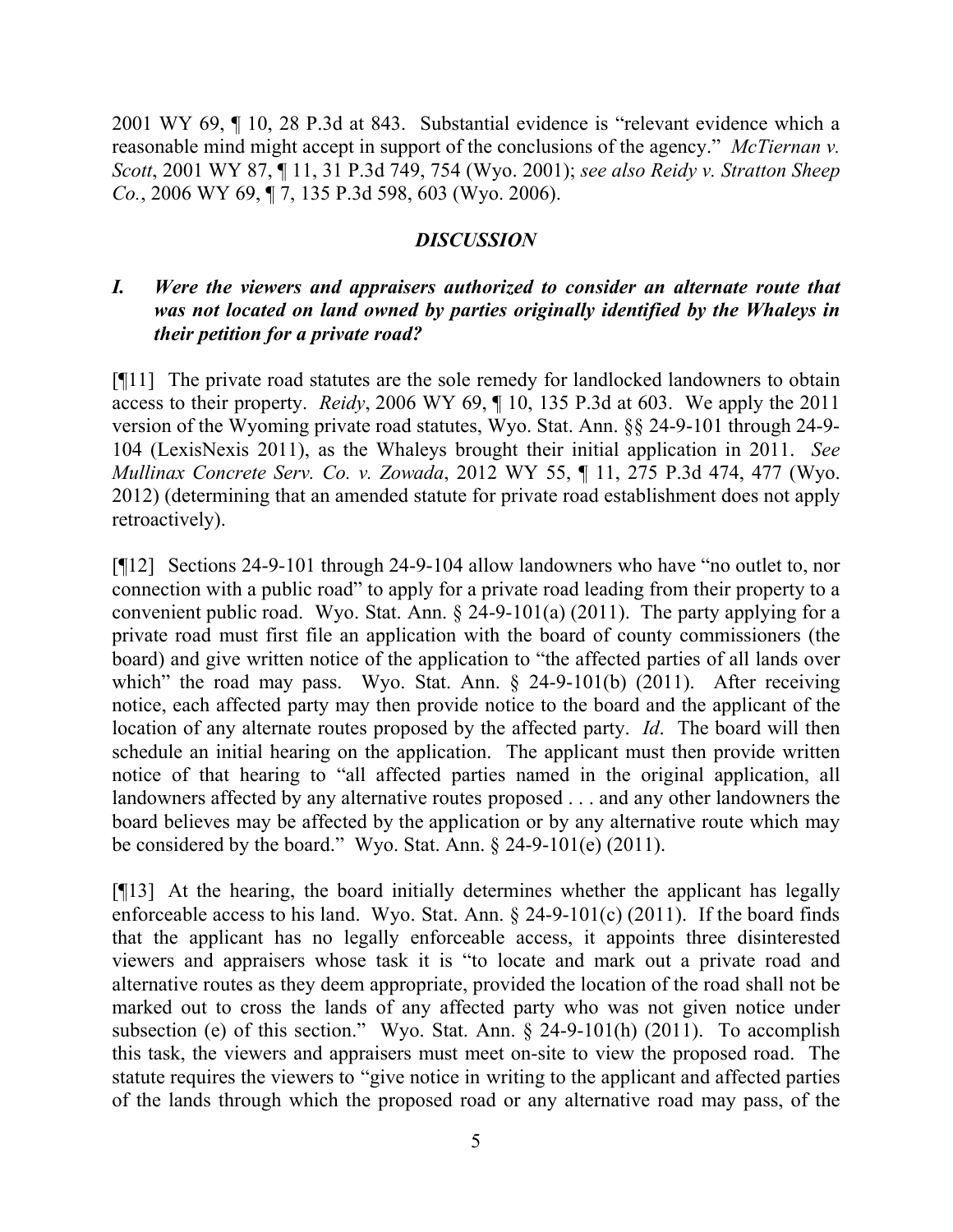time and place where the viewers will meet . . . ." *Id*. The viewers and appraisers must "recommend the most reasonable and convenient route" and may "recommend specific conditions that the board place on the road." *Id*.

[¶14] The viewers and appraisers then submit a report containing their recommendations to the board. Wyo. Stat. Ann. § 24-9-103(a) (LexisNexis 2011). After receiving that report, the board is required to hold a second hearing. *Id*. "[A]ll affected parties having an interest in the lands through which the proposed road or any alternative road may pass" are to receive notice of the hearing so that they can "address the report." *Id*. The "board may either accept, reject or modify the report and recommendations. The board shall select the most reasonable and convenient route for the access . . . ." *Id*.

[¶15] The Whaleys contend that viewers and appraisers are required by this statutory scheme to locate the road within the lands designated in the applicants' original notice pursuant to  $\S$  24-9-101(e), and they do not have the authority to choose an alternative route outside of those lands. The Whaleys argue that while viewers and appraisers are not bound to choose the route requested by the applicants, the statute requires that they locate the private road, including any alternate they propose, through the lands owned by those originally notified in the action. The Whaleys point out that Eleven Bar One, which owns property along Lower Black Mountain Road, was not given notice of their application for a private road because it does not own land along Upper Black Mountain Road, their proposed route. Thus, they argue that the alternative route selected by the Board, Lower Black Mountain Road, was statutorily precluded because it crosses land owned by Eleven Bar One, a landowner not originally notified.

[¶16] In support of this contention, the Whaleys rely on *Goodman v. Voss*, 2011 WY 33, ¶ 31, 248 P.3d 1120, 1129 (Wyo. 2011) (*Voss III*) where we stated that the applicant for a private road

> has the right to choose any reasonable and convenient route for the proposed private road, and neither the Board nor neighboring landowners can force the petitioner to accept an illogical, uneconomic, and unproductive road. . . . *That leads to the logical conclusion that it is the petitioner who selects the persons to be notified of the petition. In turn, that process limits the possible locations for the road because the viewers and appraisers must locate the road within the lands of the property owners who were given notice.* However, the petitioner only selects the general location of the road; it is the duty of the viewers and appraisers to establish the exact location of the road so that it will do the least possible damage to the land through which it passes.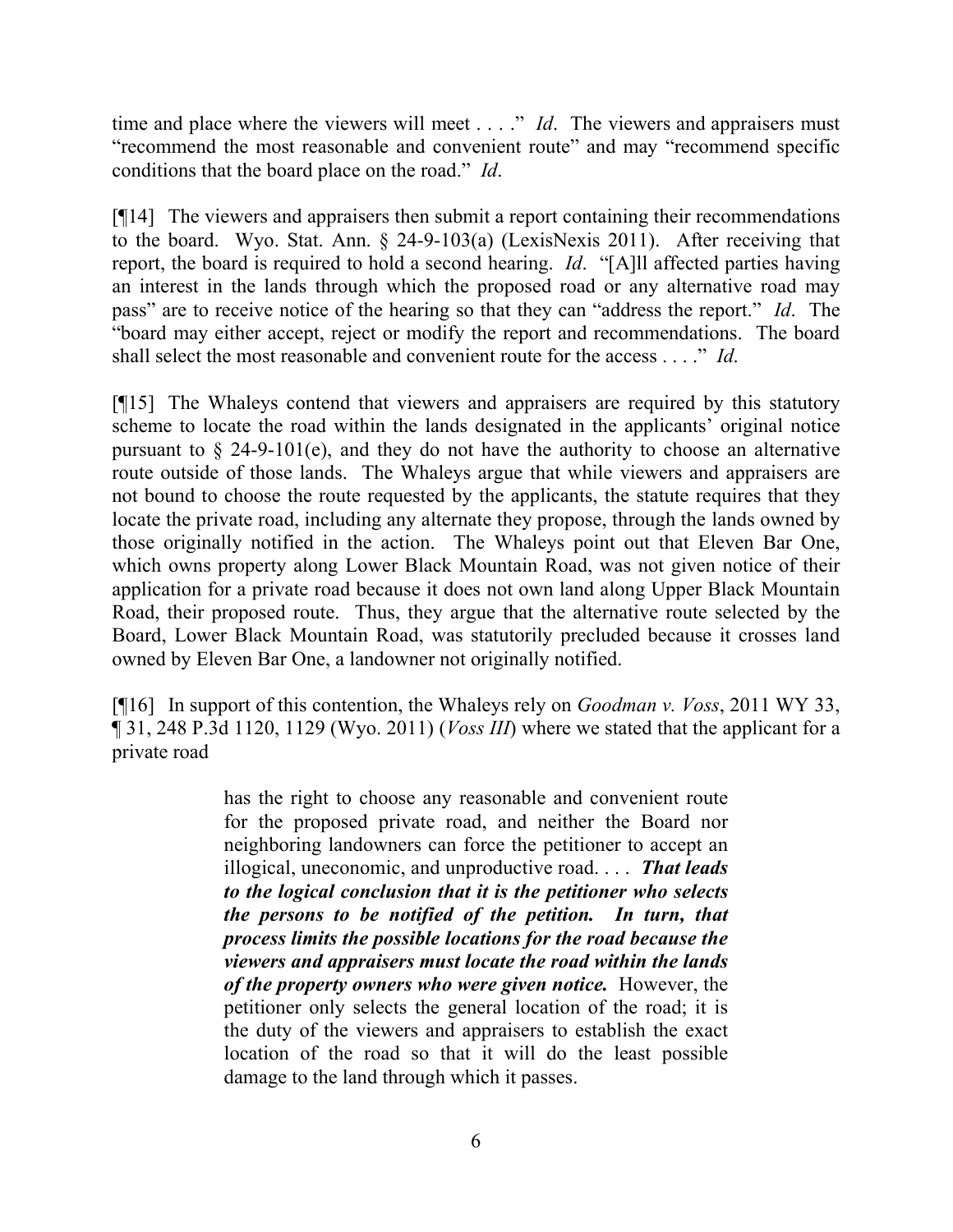(Emphasis added and internal quotation marks and citations omitted.) *Voss III* was the third in a line of cases in which we considered a series of issues arising from the Voss's 1999 application for a private road. *See Voss I*, 2003 WY 94, ¶ 5, 74 P.3d at 717 (determining necessity of private road and whether permissive use of BLM road for a limited term and a conditional easement are sufficient to provide legally enforceable access); *Voss v. Goodman*, 2009 WY 40, ¶ 3, 203 P.3d 415, 417 (Wyo. 2009) (*Voss II*) (addressing district court's jurisdiction to consider declaratory judgment action seeking a declaration that the board acted without authority to grant temporary access to petitioners for private road); *Voss III*, 2011 WY 33, ¶ 33, 248 P.3d at 1129 (determining that the board's extension of the road into Goodman's property violated the private road statute because it focused on damage to the petitioner's property instead of damage to the property taken for a private road).

[¶17] The 2011 statute indicates that *initially* the applicant selects the lands through which the proposed private road will pass and provides notice to the owners of those lands, the "affected parties." Wyo. Stat. Ann. § 24-9-101(b) (2011). The language cited by the Whaleys in *Voss III* goes farther, restricting the location of the private road to the lands of property owners originally notified by the applicant. However, all three *Voss* cases applied the 1985 private road statutes, which are substantially different than the later versions of the statutes in that they granted the applicant for a private road more control over the location of that road. *See Voss III*, 2011 WY 33, ¶ 30, 248 P.3d at 1128; *Voss II*, 2009 WY 40, ¶ 13, 203 P.3d at 420; *Voss I*, 2003 WY 94, ¶ 17, 74 P.3d at 720.

[¶18] The 1985 statute required the applicant to provide notice to "the owner, resident agent, or occupant of all lands over which the private road" may pass and directs the viewers and appraisers to "give notice in writing to the owner, resident agent or occupant of the lands over which the road is proposed to be laid of the time and place where the viewers will meet . . . ." The statute then required the viewers "to locate and mark out a private road in accordance with the application or in such other manner and location as they deem appropriate, *provided the location of the road shall not be marked out to cross the lands of any person whose lands were not described in the application and who was not given notice of the application.*" 1985 Sess. Laws ch. 56 § 1 (Wyo. Stat. Ann. § 24-9-101(1993)) (emphasis added). This statute "was dramatically changed in 2000, and, as a consequence, many of our cases that predate those amendments are not reliable sources of authority with respect to cases initiated after March 14, 2000." *In re Crago*, 2007 WY 158, ¶ 5, 168 P.3d 845, 847 (Wyo. 2007); *see also* 2000 Sess. Laws ch. 88 §§ 1-3. This caution applies to the *Voss* line of cases.

[¶19] In *Voss I*, we commented:

Although the 1985 version of the law is controlling in this case, it is informative in interpreting it that the legislature in 2000 further limited an applicant's ability to control the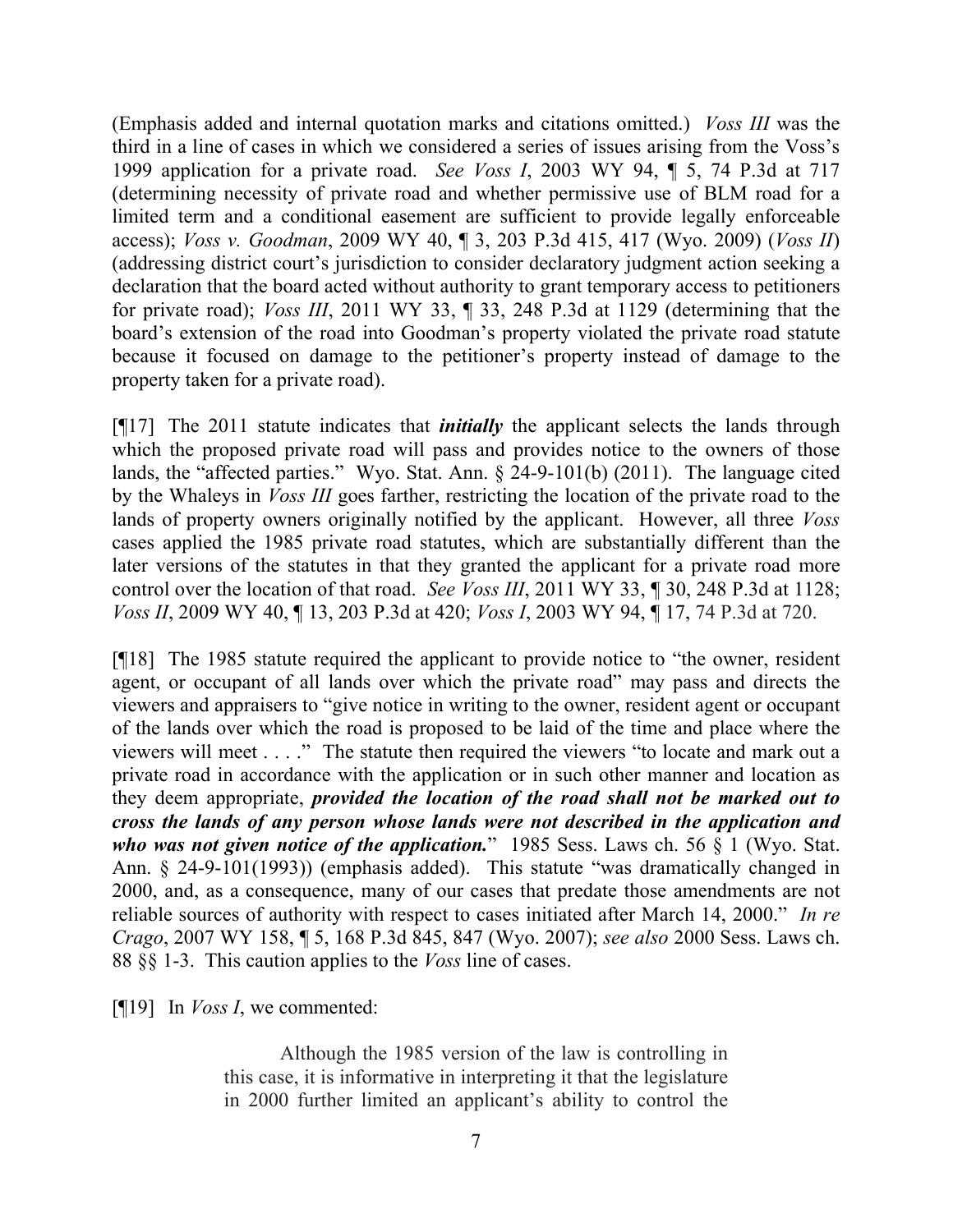location of a private road when it more expressly authorized viewers to propose and commissioners to consider possible alternatives to the route proposed by the petitioner, joining additional landowners as parties if necessary. Wyo. Stat. Ann. § 24-9-101 (LexisNexis 2001).

*Voss I*, 2003 WY 94, ¶ 17, 74 P.3d at 720. The relevant portions of the statute changed little between 2000 and 2011. *Compare* Wyo. Stat. Ann. § 24-9-101(e), (h) (2001) and 2000 Sess. Laws ch. 88 § 1 *with* Wyo. Stat. Ann. § 24-9-101(e), (h) (2011).

[¶20] The 2011 version of the statute relied upon in *Voss III* has been amended to instruct the viewers to "mark out a private road and alternative routes as they deem appropriate, provided the location of the road shall not be marked out to cross the lands of any affected party who was not given notice under subsection (e) . . . ." Wyo. Stat. Ann. § 24-9-101(h) (2011). Subsection (e) requires written notice of the board's hearing be sent to "all affected parties named in the original application, *all landowners affected by any alternative routes proposed . . . and any other landowners the board believes may be affected by the application or by an alternative route which may be considered by the board.*" Wyo. Stat. Ann. § 24-9-101(e) (2011) (emphasis added). In addition, the statute requires the viewers and appraisers to notify "the applicant and *affected parties of the lands through which* the proposed road or *any alternative road may pass*" of the date and time of their site visit. Wyo. Stat. Ann. § 24-9-101(h) (2011) (emphasis added).

[¶21] In interpreting statutes, we first look to "the legislature's intent as reflected in the plain and ordinary meaning of the words used in the statute." *Rambo v. Rambo*, 2017 WY 32, ¶ 8, 391 P.3d 108, 110 (Wyo. 2017) (citations omitted). The plain language of the statute does not constrain the viewers' and the appraisers' or the board's consideration of a private road to only those lands originally identified by the applicant. If the legislature had intended that result, it would not have provided affected landowners the ability to suggest alternate routes and it would not have included notification of "all landowners affected by any alternative routes" and "any *other* landowners the board believes may be affected by the application or by an alternative route" as categories of persons required to be given notice in addition to those named in the original application. The 2011 version of the statute allows other parties to be given notice and to be included in the process when alternative routes that cross their properties are identified, even if those parties were not notified in the original applicant's notice. Wyo. Stat. Ann.  $§$  24-9-101(b), (e), and (h) (2011).

[¶22] The viewers and appraisers in this case were not prohibited from considering Lower Black Mountain Road as an alternate route even though it crosses land owned by Eleven Bar One, a party not originally identified by the Whaleys in their application for a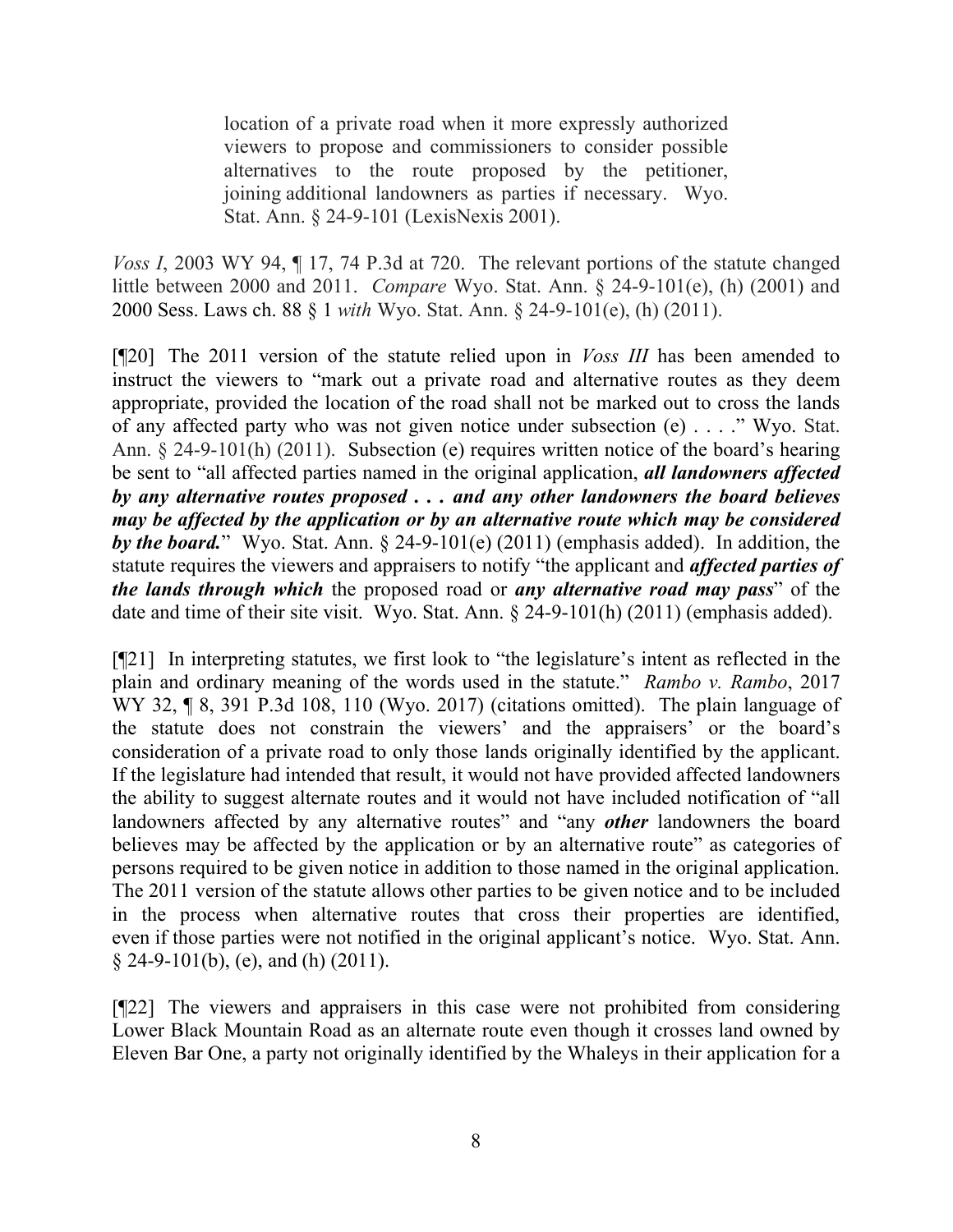private road.<sup>2</sup> With the exception of Eleven Bar One, all of the landowners along Lower Black Mountain Road also own land along Upper Black Mountain Road. Thus, they were notified by the Whaleys when they filed their original application and prior to the initial hearing at which the Board was tasked with determining whether the Whaleys had legally enforceable access.

[¶23] When the viewers and appraisers determined that Eleven Bar One might be affected by an alternate route, Eleven Bar One received notice. That notice was provided by the Big Horn County Clerk at the request of the viewers and appraisers prior to their site visit, in compliance with Wyo. Stat. Ann. § 24-9-101(h). The record reveals that Greg Flitner, who owns Eleven Bar One, received notice dated July 11, 2014 from the Big Horn County Clerk by certified mail that his property might be affected by the Whaleys' private road application, that the viewers and appraisers were meeting on July 24, 2014 at 2:00 p.m. on the Whaleys' land, and that he would continue to receive all official correspondence regarding the application.<sup>3</sup> Eleven Bar One received the notice required and authorized by the 2011 statute.

# *II. Was the establishment of Lower Black Mountain Road as a private road supported by substantial evidence?*

[ $[24]$  Wyo. Stat Ann. § 24-9-103(a) (2011) requires the board to "select the most reasonable and convenient route for the access." Here the Board was faced with a choice between two existing routes and concluded that Lower Black Mountain Road "is the best route for the private road." The Whaleys contest this conclusion, and contend that the Board was bound by the district court's statement that Upper Black Mountain Road was reasonable and convenient. They also assert that the Board's selection of Lower Black Mountain Road as the most reasonable and convenient is not supported by substantial evidence, that the Board should have relied upon our decision in *Mayland v. Flitner*, 2001 WY 69, 28 P.3d 838 (Wyo. 2001), and that Lower Black Mountain Road cannot be the "most reasonable and convenient route" because it is illogical, uneconomic, and unproductive.

[¶25] The Board made the following relevant findings of fact:

 $2$  At the time of the initial application, it appears that North Woods owned the Eleven Bar One property. It is unclear exactly when the property was transferred from North Woods to Eleven Bar One, but that transfer must have occurred prior to December 2, 2014, the date of the Board's findings because in those findings the Board indicated that "Lower Black Mountain Road crosses . . . property previously owned by North Woods Capital Partnership (Stouffers) and now owned by Eleven Bar One (Greg Flitner)."

<sup>&</sup>lt;sup>3</sup> Also on July 11, 2014, the Big Horn County Clerk notified counsel for the Whaleys of the viewer and appraiser's meeting and that Greg Flitner had been identified as an additional party "with potential interest."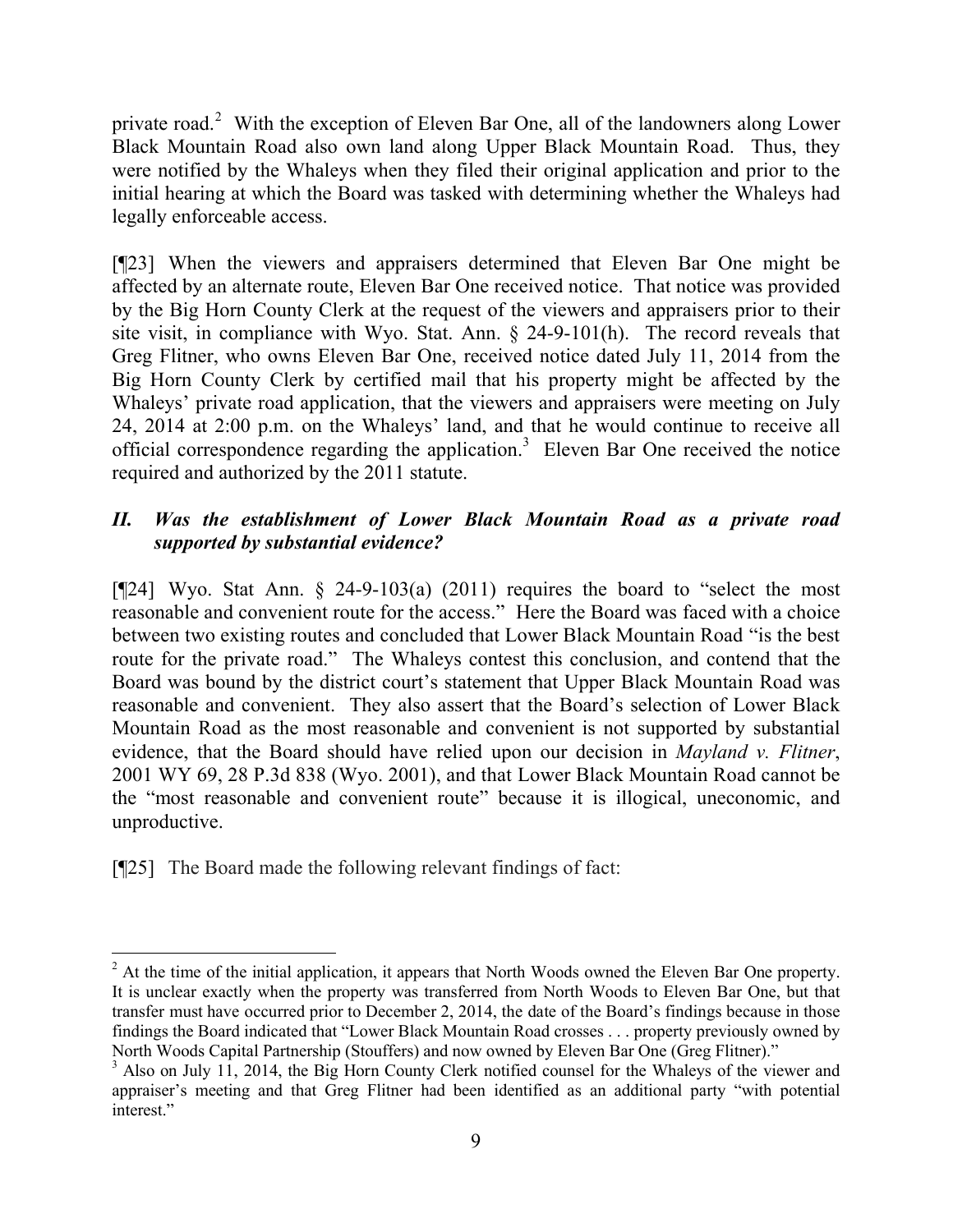7. Access to the Upper Black Mountain Road from U.S. Forest Service Road 17 is oftentimes limited to use from mid-June through early November because of snow or wet road conditions. Often the Forest Service will close the road between November and June to prevent damage to it. Testimony of all witnesses; Exhibit A, B.

8. The Lower Black Mountain Road, which accesses Applicants' property on its westerly side, is typically open for at least eight months of the year, sometimes more depending on weather. It is always open longer than Upper Black Mountain Road. Testimony of all witnesses.

9. Applicant MARY L. WHALEY testified . . . that she believed that because the quality of the Upper Black Mountain Road was so much better than the Lower Black Mountain Road that the Upper Black Mountain Road would be a more convenient roadway. Testimony of Mrs. Whaley.

10. The Lower Black Mountain Road is difficult to travel. It is largely unmaintained, steep, and with numerous hazards along the way. Testimony of all witnesses.

11. The Lower Black Mountain Road crosses public lands managed by the Bureau of Land Management and owned by the State of Wyoming. Neither the BLM nor the State of Wyoming maintains the road. Testimony of M[r]s. Whaley, Michael Whaley, Keith Neustel.

12. If access is available off of the Forest Service Road, the Upper Black Mountain Road is in superior condition to the Lower Black Mountain Road. Testimony of M[r]s. Whaley, Mr. Whaley, Mr. Neustel, Tim Flitner. However, the upper portion is less rocky with a soil more prone to rutting and scarring. Testimony of Mr. Flitner.

13. The property through which the Black Mountain Road passes is used primarily for trailing livestock and recreation. Testimony of all witnesses.

The Board went on to conclude:

The viewers and appraisers submitted a rather brief report to the Commissioners, stating that the Lower Black Mountain Road has been used in the past and is presently being used by the Affected Parties and other property owners to access property along the road. This is a significant and undisputed fact.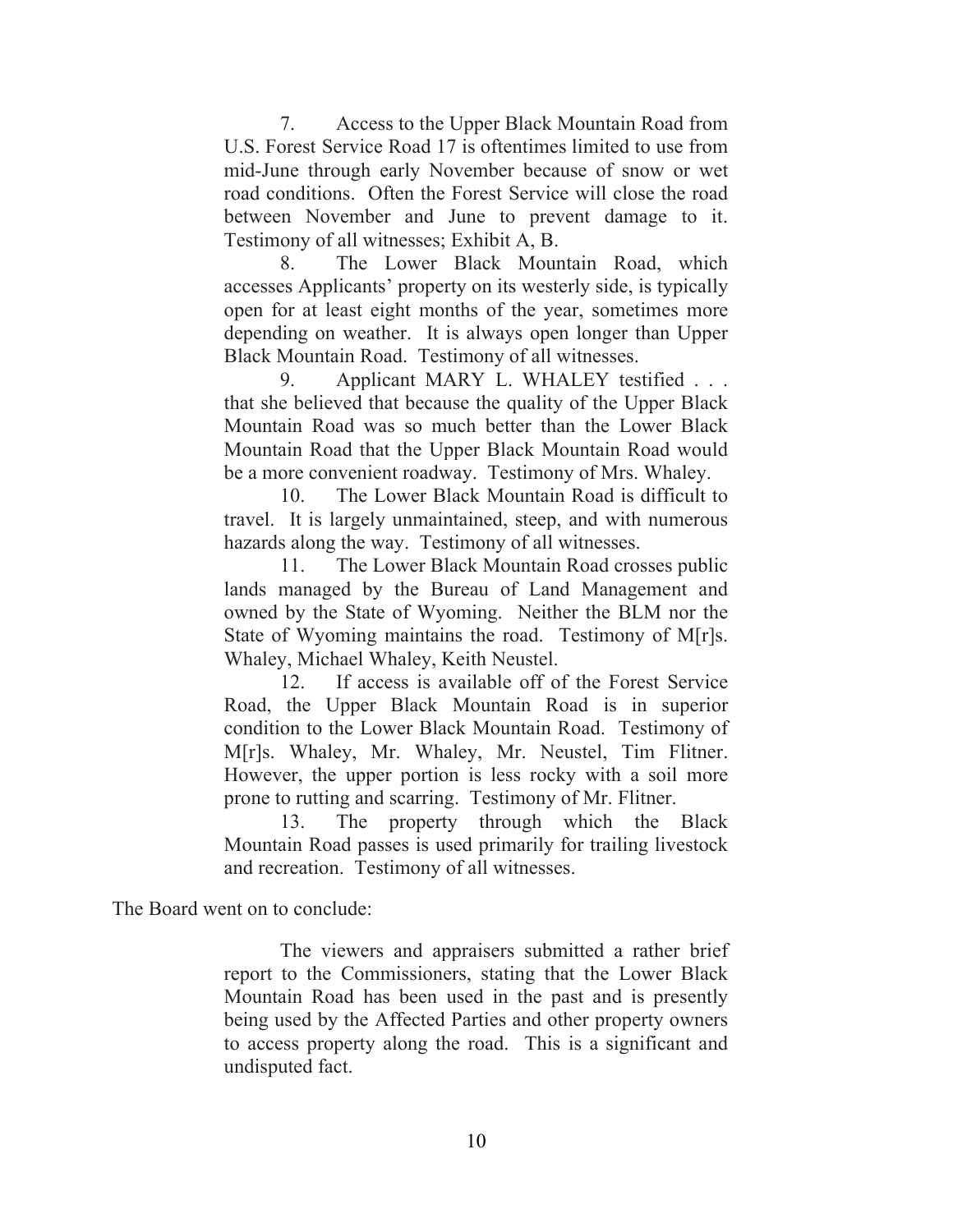A determination of which route is more convenient must be based at least in part upon when the alternate roads would be available to use. The Lower Black Mountain Road would be open for use a greater part of the year than the Upper Black Mountain Road would be, given the higher elevation and corresponding precipitation at the location where the Forest Service Road and the Upper Black Mountain Road are located.

The Commissioners accept the determination made by the viewers and appraisers and their conclusion that the Lower Black Mountain Road is the best route for the private road.

# **A. Law of the Case**

[¶26] We first examine the Whaleys' claim that the district court ruled on the issue of a reasonable and convenient route in its September 20, 2013 decision letter. In that letter the court concluded that "[t]he evidence in the record supports a finding that [applicants] do not have legally enforceable access to their property, and they brought their application for a private road in good faith, with a request for a route [Upper Black Mountain Road] that is reasonable and convenient." The Whaleys argue that based upon this finding, the "case should be over."

[¶27] Although they cite no authority in support of their argument, we assume that the Whaleys are referring to principles of law of the case or collateral estoppel. The law-ofthe-case doctrine "generally provides that 'when a court decides upon a rule of law, that decision should continue to govern the same issues in subsequent stages in the same case.'" *Musacchio v. United States*, --- U.S. ---, ---, 136 S.Ct. 709, 716, 193 L.Ed.2d 639 (2016) (quoting *Pepper v. United States*, 562 U.S. 476, 506, 131 S.Ct. 1229, 1250, 179 L.Ed.2d 196 (2011)). "Similarly, collateral estoppel is a preclusion doctrine that bars the relitigation of previously litigated issues." *Ultra Res., Inc. v. Hartman*, 2015 WY 40, ¶ 59, 346 P.3d 880, 901 (Wyo. 2015). Both doctrines require a definitive decision by the court on the particular issue before they will apply. *See id.* at ¶ 64, 346 P.3d at 902 (rejecting application of law of the case and collateral estoppel because the district court had not ruled on the issue).

[¶28] The question of whether the Whaleys' proposed route was a reasonable one was not before the district court in the 2013 decision. The issues addressed were whether the Whaleys filed their application in good faith and whether their property was landlocked. Because the district court never decided the question of whether the proposed private road was reasonable or convenient, collateral estoppel and law of the case do not apply.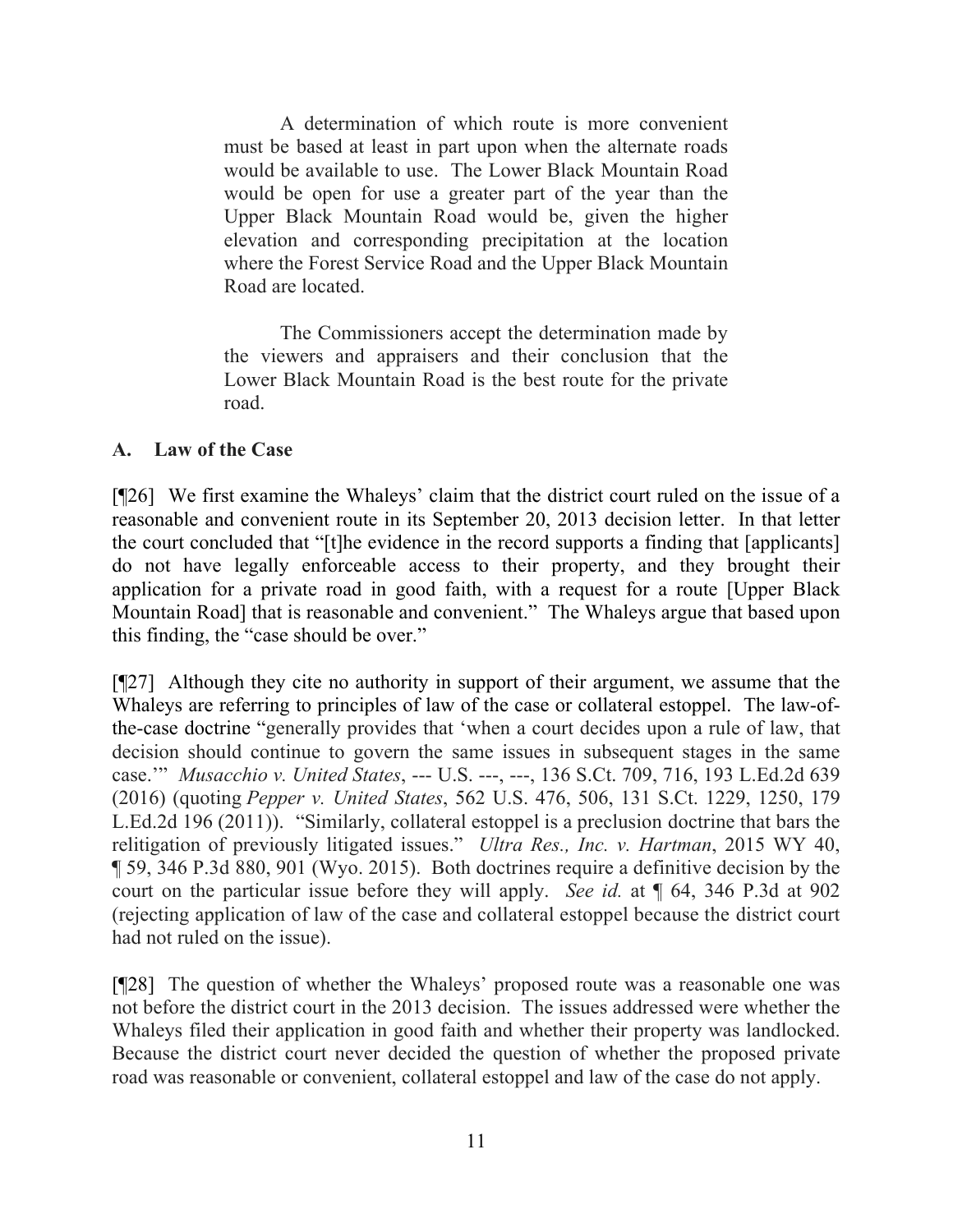#### **B. Substantial evidence**

# **1. Whaleys' contention that Lower Black Mountain Road is illogical, uneconomic, and unproductive**

[¶29] The Whaleys assert that the Board's conclusion that Lower Black Mountain Road is the "most reasonable and convenient route" is not supported by substantial evidence because it is illogical, uneconomic, and unproductive. We have refused to require a landlocked property owner to choose a "wholly illogical, uneconomic, and unproductive road . . . ." *Ferguson Ranch, Inc. v. Murray*, 811 P.2d 287, 290 (Wyo. 1991). The Whaleys complain that the Board disregarded the "overwhelming weight of the testimony showing that . . . [it] requires tens to hundreds of thousands of dollars to make [Lower Black Mountain Road] useable . . . ." The only evidence in the record concerning the cost of the road was given by the Whaleys' expert, Keith Neustel. Mr. Neustel's testimony regarding the economic feasibility of the road amounted to his statement that it would "probably" cost "tens of thousands of dollars, if not hundreds of thousand]s]." The Board did not give any weight to this evidence. The Board has wide latitude in determining the weight to be given to testimony and Mr. Neustel's testimony itself provides a valid reason for the Board's failure to give it weight: he had not "really put[] a pencil to it." *See In re Greene*, 2009 WY 42, ¶ 34, 204 P.3d 285, 295 (Wyo. 2009).

[¶30] Other evidence regarding the economics and productivity of the road includes the testimony of Terry Meuller and Steve Cannady, local ranchers who run livestock in the same area. Both of these witnesses provided evidence supporting the conclusion that Lower Black Mountain Road is more economic and productive than Upper Black Mountain Road. Mr. Meuller runs livestock on several sections of land in the area and testified that for livestock, use of Lower Black Mountain Road is "the only option we have." Restrictions imposed by the weather would not allow access early enough in the spring if he had to come in from the top. He testified that he begins mending fence in May and it can be the middle of July before he can get in using Upper Black Mountain Road. Likewise, early fall snow can cut off access from the top before it's time to take cattle off the land. Mr. Cannady agreed with Mr. Meuller that if he had only one option, he would pick Lower Black Mountain Road.

[¶31] Based upon our review of all of the evidence, we cannot agree that the choice of Lower Black Mountain Road is illogical, uneconomic, and unproductive. Substantial evidence, "relevant evidence which a reasonable mind might accept in support of the conclusions of the agency," supports the opposite conclusion. *McTiernan*, 2001 WY 87, ¶ 11, 31 P.3d at 754. That is, although the Lower Black Mountain Road "is difficult to travel," given the alternative it is logical, economic, and productive.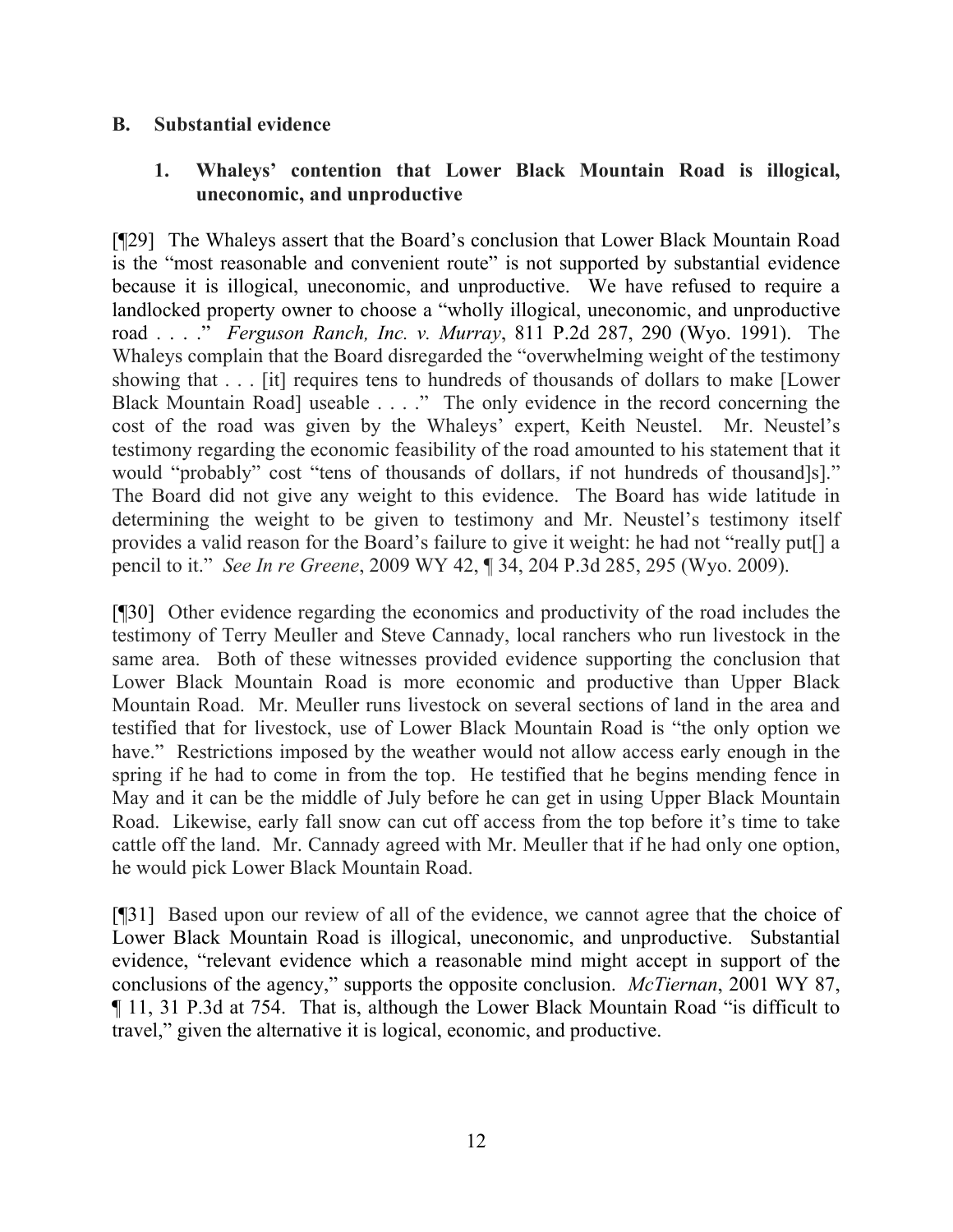## **2. Whaleys' contention that** *Mayland v. Flitner* **compels the conclusion that Lower Black Mountain Road is not the most reasonable and convenient route**

[¶32] We now turn to the Whaleys' suggestion that the Board, the district court, and this Court should rely upon *Mayland v. Flitner*, 2001 WY 69, 28 P.3d 838 (Wyo. 2001), and its discussion of Black Mountain Road to conclude that Lower Black Mountain Road is not the most reasonable and convenient route. That case concerned a private road application brought by David Flitner (not a party to this action) for a road that crossed Mayland's property and connected with Snowshoe Pass, a public road. Mayland claimed that Flitner's application was brought in bad faith because he directed an employee to drive "equipment off the mountain via Black Mountain Road and, in that process, to obstruct the road and make it impassable," and he failed to evaluate Black Mountain Road as an alternative route. Mayland also argued that the proposed road was not "necessary" because Flitner had access via Black Mountain Road. *Id*. at ¶¶ 17, 20, 28 P.3d at 845, 846. In the course of examining these issues, we addressed evidence concerning the lower portion of Black Mountain Road.

[¶33] A great deal of our discussion pertained to the private nature of Black Mountain Road, because that impacted whether Flitner already had legally enforceable access to his land, making a private road unnecessary. *Id*. at ¶¶ 23-28, 28 P.3d at 847-48. We did, however, comment on the evidence regarding the condition of the road. *Id*. at ¶¶ 21, 28, 28 P.3d at 846, 848. Flitner "believed that road was in unsatisfactory condition to provide consistent and practical access to his property." *Id*. at ¶ 21, 28 P.3d at 846. We concluded that "[s]ubstantial evidence elicited during the hearings established Black Mountain Road was not a consistently viable route of access to Mr. Flitner's property. It was in poor condition and, as reflected in the BLM letter, had not been consistently maintained." *Id*. at ¶ 28, 28 P.3d at 848.

[¶34] *Mayland* concerned an application for an entirely different private road in 1995, sixteen years before the application was brought in this case. The factors examined by the *Mayland* board and this Court on review were different because in *Mayland* the primary question was necessity, not a choice between two alternate routes. Moreover, *Mayland* considered access on a different proposed route, the Mayland/Snowshoe Pass route. *Id*. at ¶ 28, 28 P.3d at 848. In this case, the question of necessity is not at issue and the Mayland/Snowshoe Pass route has not been proposed as an option. *Mayland* does not persuade us that under the facts of this case the Board's decision that Lower Black Mountain Road is the most reasonable and convenient route was unsupported by substantial evidence.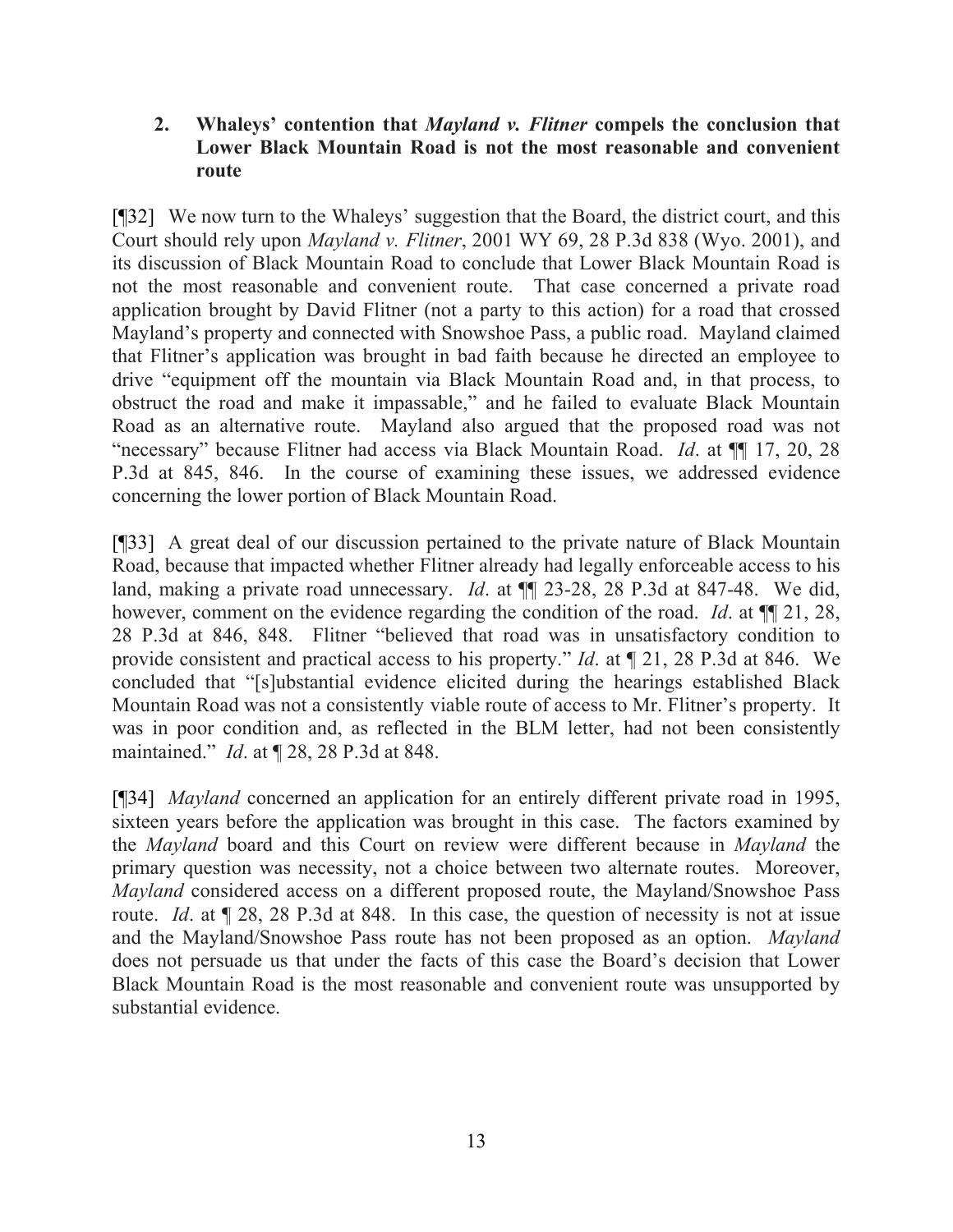# **3. Whaleys' contention that the Board's conclusion that Lower Black Mountain Road is the most reasonable and convenient route is not supported by substantial evidence**

[¶35] We look to the record in this case to determine whether the Board's conclusion was supported by substantial evidence. *In re Crago*, 2007 WY 158, ¶ 11, 168 P.3d at 850. The evidence presented to the Board supporting the Whaleys' request for access via Upper Black Mountain Road included testimony from Mary Whaley, Mike Whaley, Patrick Whaley, and Loren Good. Testimony from Tim Flitner, Mr. Meuller and Mr. Cannady supported access via Lower Black Mountain Road.

[¶36] Mary Whaley testified that while they have run their cattle up and down Lower Black Mountain Road using four-wheel-drive trucks, four-wheelers, horses, and on foot, they have used Lower Black Mountain Road to access their property 5 percent of the time and Upper Black Mountain Road 95 percent of the time. Mrs. Whaley and Mike Whaley, her son, explained that they cannot safely get panel wagons or horse trailers needed to run their cattle operation up or down the Lower Black Mountain Road. Mrs. Whaley stated that Lower Black Mountain Road "has deteriorated over the last few years" and to travel it you need a four-wheel drive pickup, although most people use ATVs. Loren Good agreed, describing the road from the bottom as "hardly a trail" and as providing good access "[i]f you're on horseback or four-wheeler." Mrs. Whaley explained that Upper Black Mountain Road is "not a highway, but it's a much better road." It does not have big drop-offs or big bumps. Mike Whaley testified that he has never seen anyone pull a horse trailer up Lower Black Mountain Road, and that if they did, it would tear up the trailer. Patrick Whaley, Mary Whaley's husband, and Mr. Good both testified that they would not take a trailer up Lower Black Mountain Road.

[¶37] In contrast, Tim Flitner testified that Lower Black Mountain Road is a better option than the upper portion of the road. He has traveled the road "[h]undreds, possibly thousands" of times. He described pulling flatbed trailers loaded with water and fencing equipment up Lower Black Mountain Road. Mr. Flitner also testified regarding the historic use of the road, explaining that the Whaleys "always drove their cattle and initiated any sort of work from the bottom." Mr. Flitner also explained that the Forest Service periodically closes Forest Service Road 17, the entry point for Upper Black Mountain Road. In 2011, Upper Black Mountain Road opened in late June or July, its condition was "marginal" until after the first week of July, and then it became impassable in early October. He also testified that the muddy nature of Upper Black Mountain Road makes it impassable and susceptible to the formation of ruts and scars.

[¶38] Mr. Meuller testified that he has pulled sheep wagons and a stock trailer over Lower Black Mountain Road. Mr. Cannady testified that he has used Black Mountain Road "[p]robably [a] couple hundred" times and has hauled sheep wagons, pickup trucks, and a two-horse trailer up Lower Black Mountain Road. Mr. Cannady also explained that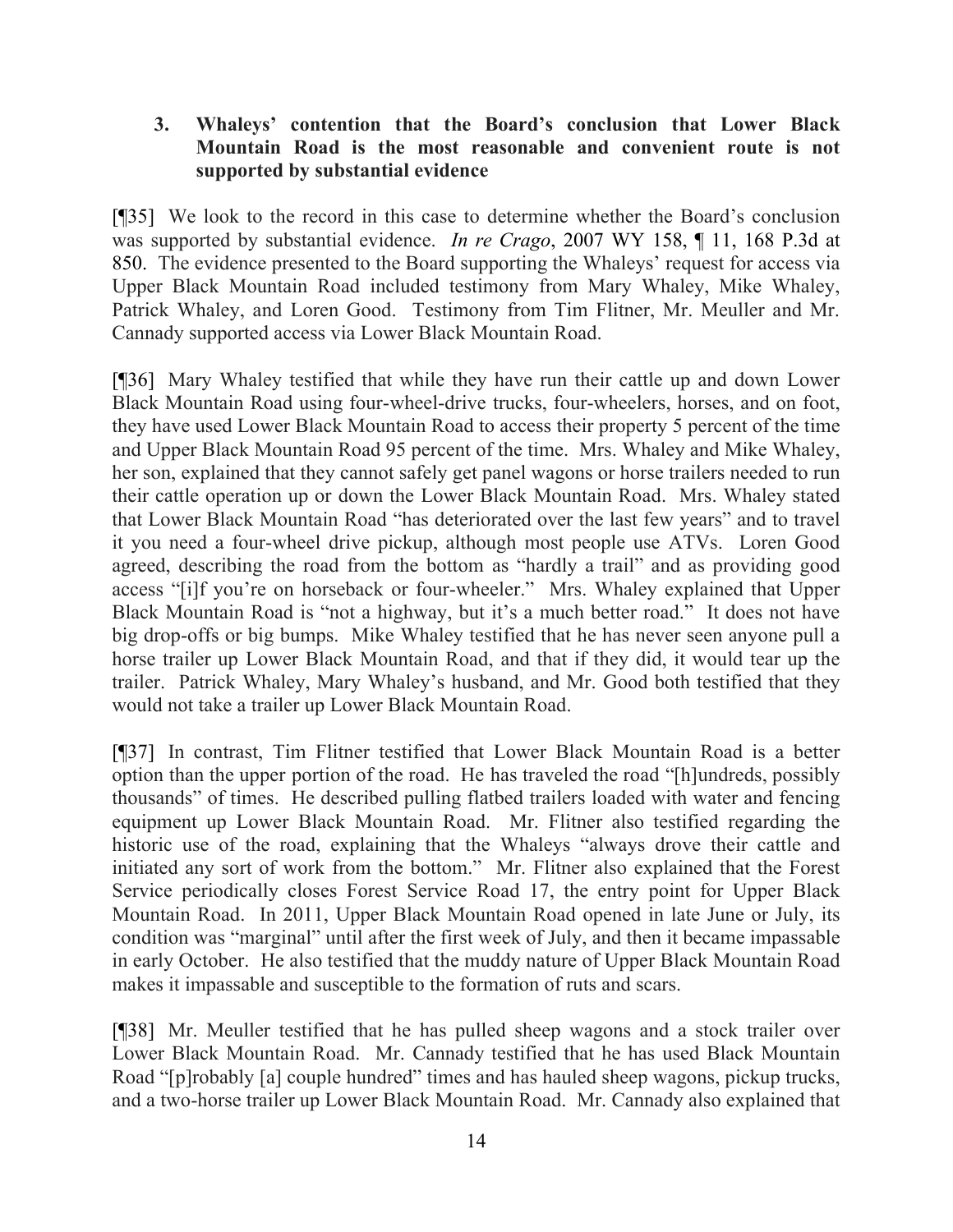when the road is wet, Lower Black Mountain is preferable because it does not have as much mud as the top portion of the road.

[¶39] In *Reidy v. Stratton Sheep Co.*, 2006 WY 69, 135 P.3d 598 (Wyo. 2006), we considered a similar fact situation. *Reidy* concerned whether a private road was necessary, not whether the board's conclusion was supported by substantial evidence, the issue here. Nevertheless, *Reidy* is instructive. There, the party applying for a private road had access via a less desirable Forest Service road that connected directly to his property. He claimed that a private road over a neighboring landowner's property was necessary because he could not haul a semi-truck over the Forest Service road. We held that he had not established necessity, even though the Forest Service road was arguably inaccessible by semi and was narrow and had sharp curves. We noted that "[d]espite a difference of opinion concerning the suitability of the proposed private road for semitruck traffic, . . . Stratton can use a pickup and trailer to haul its cattle to [its property] via" the Forest Service road. *Id*. at ¶ 36, 135 P.3d at 611.

> Simply because one landowner would prefer to use his or her property in a certain manner and a different access would facilitate that preference does not mean a private road is necessary. Stratton did not establish it was substantially inconvenienced . . . by being required to use the Forest Service road instead of the private road.

*Id.*

[ $[$ 40] Wyo. Stat. Ann. § 24-9-103(a) (2011) requires the Board to "select the most reasonable and convenient route for the access . . . ." In its consideration of which of the two routes was the most reasonable and convenient, the Board was required to "determine relevancy, assign probative value, and ascribe the relevant weight given to the evidence presented . . . ." *In re Vandre*, 2015 WY 52, ¶ 19, 346 P.3d 946, 952 (Wyo. 2015). We recognize that this was a close call and that it would have been entirely possible for the Board to conclude that Upper Black Mountain Road was the most reasonable and convenient route. However,

> the possibility of drawing two inconsistent conclusions from the entire record does not mean that the conclusion drawn by the administrative agency is not supported by substantial evidence. Even where this court, after reviewing the record, arrives at a different conclusion, the court cannot substitute its judgment for that of the agency's as long as the agency's conclusion is supported by substantial evidence.

*McTiernan*, 2001 WY 87, ¶ 11, 31 P.3d at 754-55.